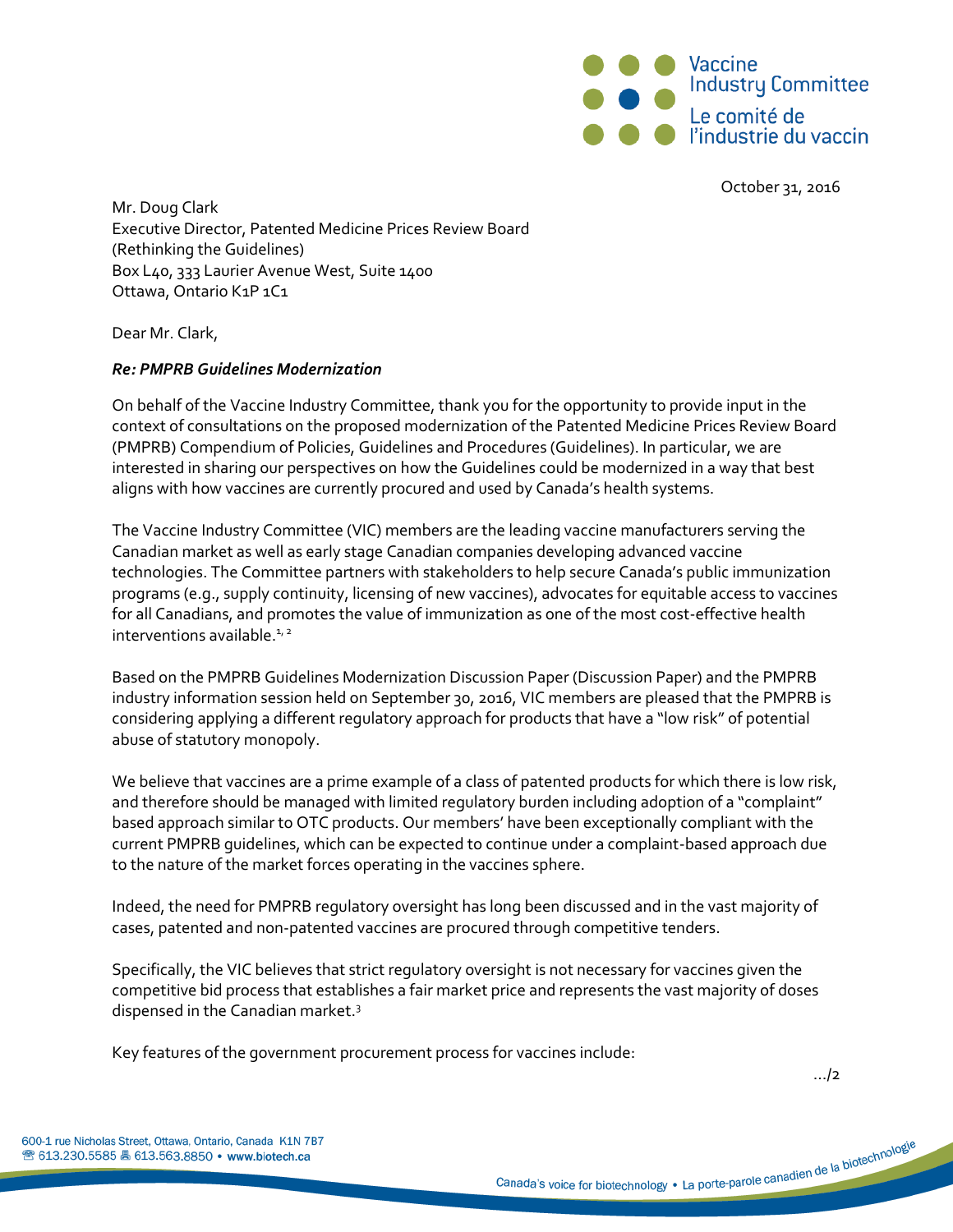- **Contracts:** Most vaccines are sold under multi-year contracts negotiated between the manufacturer and the provinces/territories. These contracts are under the administration of Public Services and Procurement Canada (PSPC). The provinces/territories and PSPC are sophisticated, knowledgeable, and have the purchasing power to negotiate contracts that provide optimal arrangements in terms of price, quality and supply.
- **Tender process:** Vaccine procurement policy is often based on a competitive tendering process, whereby the lowest bidder is granted a majority share of the contract to supply the customer with a specific vaccine. This federal tendering system ensures that patented vaccines are fairly priced within the Canadian marketplace. The tender process also results in limited price discrepancy and facilitates the adoption of vaccines across Canada.
- **Commercialization pathway complexity:** The current market access process for vaccines includes strict Health Canada reviews, then evaluated by the National Advisory Committee on Immunization (NACI), Canadian Immunization Committee (CIC) and multiple layers of procurement processes. Additional PMPRB regulatory oversight for vaccine prices adds an unnecessary barrier to patients and health system for access to therapies that are highly costeffective to prevent diseases.

We also note that the Discussion Paper raises concerns about how the current system allows patentees to discriminate between different classes of consumers (i.e., differential pricing). In the case of vaccines, as mentioned above, it is important to note that the tender process limits price discrepancies. It is important to preserve the wide variety of procurement processes that currently exist in the country, as these processes were developed to meet the specific needs of funders and users in various jurisdictions.

We thank you again for the opportunity to provide a submission on how Canada can modernize its federal pricing review process. As we move forward in this consultation process, it will be important to consider how any specific proposed changes to the Guidelines could impact vaccines, as the reimbursement process for vaccines differs significantly from the reimbursement process for pharmaceutical products.

We look forward to discussing these important issues with you and other health system stakeholders, and hope that this dialogue can occur early in the consultation process, before any proposed changes are submitted for review to PMPRB decision-makers and before revised Guidelines are developed.

Sincerely,

Lucash

Truong Ta, Chair, Vaccine Industry Committee

…/3